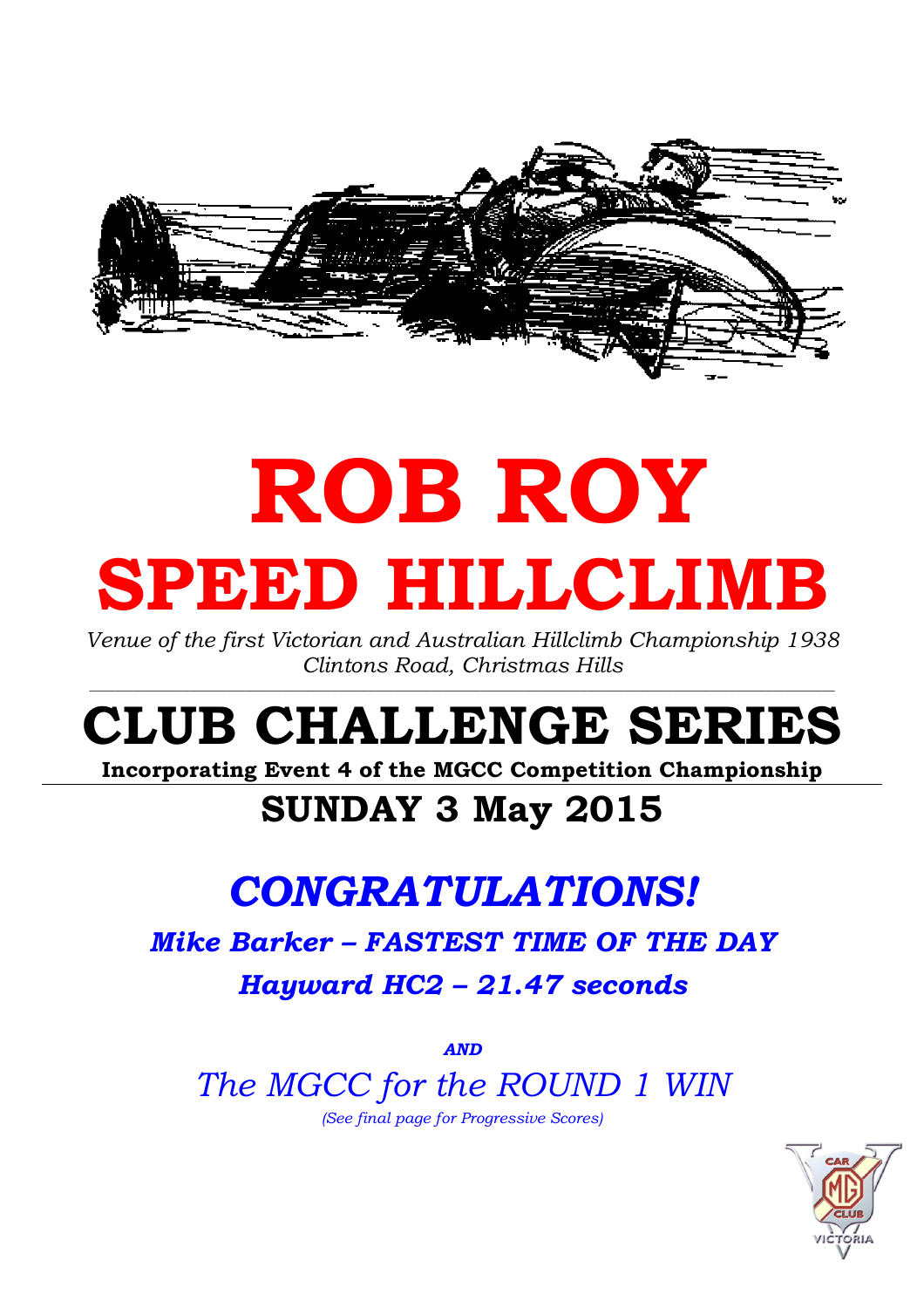#### **Class Results**

| No.          | <b>Driver</b>                |                         | <b>Make</b>                                          | Run 1           | Run 2          |                    | Run 3 Run 4 Run 5  |                | <b>Best Run</b> |                | <b>Place</b> |
|--------------|------------------------------|-------------------------|------------------------------------------------------|-----------------|----------------|--------------------|--------------------|----------------|-----------------|----------------|--------------|
|              | <b>Club</b>                  |                         |                                                      | Split 1 Split 2 |                | <b>Split 3</b>     | Split 4 Split 5    |                |                 | <b>Class</b>   | O/R          |
| $\mathbf{A}$ |                              |                         | Sports & Sedans up to 1300cc                         |                 |                |                    |                    |                |                 |                |              |
| 411          | A7                           | Stephen Harrison        | <b>Smart Coupe</b><br><b>Split Time</b>              | 28.77<br>13.65  | 28.49<br>13.58 | 28.23<br>13.73     | 28.49<br>14.00     | 28.37<br>13.67 | 28.23           | 1              | 29           |
| 666          | <b>VMCI</b>                  | Ric Scott               | Nota Fang<br><b>Split Time</b>                       | 30.65<br>14.03  | 29.06<br>13.34 | 29.50<br>13.75     | 30.67<br>13.87     | 44.00<br>13.64 | 29.06           | $\mathbf{2}$   | 34           |
| 42           | <b>TCCA</b>                  | Jamie Fowler            | Toyota Corolla<br><b>Split Time</b>                  | 32.61<br>14.42  | 32.79<br>15.62 | 31.97<br>15.21     | 32.50<br>15.90     | 32.35<br>15.41 | 31.97           | 3              | 53           |
| В            |                              |                         | Sports & Sedans 1301 to 1600cc                       |                 |                |                    |                    |                |                 |                |              |
| 78           | GCC                          | Russ Mead               | Ford Anglia Super<br><b>Split Time</b>               | 27.17<br>13.19  | 26.78<br>12.85 | 26.45<br>12.57     | 26.63<br>12.50     | 26.53<br>12.42 | 26.45           | 1              | 12           |
| 44           | <b>WDCC</b>                  | Ken Parry               | Ford Cortina GT<br><b>Split Time</b>                 | 28.41<br>13.86  | 27.99<br>13.33 | 28.15<br>13.43     | 28.10<br>13.64     | 27.55<br>13.25 | 27.55           | $\mathbf 2$    | 19           |
| 8            | Graeme Adams<br><b>MGCC</b>  |                         | <b>MG Midget</b><br><b>Split Time</b>                | 29.06<br>13.60  | 28.26<br>13.52 | 28.26<br>13.36     | 27.95<br>13.21     | 27.58<br>13.03 | 27.58           | 3              | 22           |
| 65           | Warren Green<br><b>VHRR</b>  |                         | Ausca Verde<br><b>Split Time</b>                     | 30.59<br>14.05  | 29.86<br>13.64 | 33.08<br>16.85     | 29.49<br>13.37     | 32.58<br>14.32 | 29.49           | 4              | 39           |
| 175          | <b>MGCC</b>                  | Don Ashton              | Ford Cortina<br><b>Split Time</b>                    | 31.65<br>15.05  | 29.77<br>13.99 | 29.79<br>14.10     | 30.87<br>14.91     | 30.89<br>14.71 | 29.77           | 5              | 41           |
| 275          | Andrea Ward<br><b>MGCC</b>   |                         | Ford Cortina<br><b>Split Time</b>                    | 30.25<br>14.17  | 30.14<br>13.82 | 29.84<br>13.91     | 30.43<br>14.01     | 29.80<br>14.06 | 29.80           | 6              | 42           |
| 36           | <b>MGCCG</b>                 | Shane Gezun             | <b>MG Midget</b><br><b>Split Time</b>                | 31.45<br>13.63  | 30.80<br>13.51 | 30.19<br>13.28     | 30.55<br>13.79     | 29.98<br>13.30 | 29.98           | $\overline{7}$ | 44           |
| 117          | Nathan Fuller<br><b>MGCC</b> |                         | <b>MG Midget</b><br><b>Split Time</b>                | 31.77<br>15.46  | 30.37<br>14.94 | 31.45<br>14.94     | 30.73<br>15.49     | 30.13<br>14.78 | 30.13           | 8              | 45           |
| 45           | <b>MGCC</b>                  | Graham Anderson         | Mazda MX5<br><b>Split Time</b>                       | 32.09<br>15.01  | 30.95<br>14.03 | 30.84<br>14.26     | 30.19<br>13.92     | 30.47<br>14.01 | 30.19           | 9              | 46           |
| 113          | Matthew Van<br><b>VSCC</b>   |                         | Mazda MX5<br><b>Split Time</b>                       | 31.29<br>14.40  | 31.05<br>14.31 | 30.30<br>14.03     | 30.32<br>13.87     | <b>DNS</b>     | 30.30           | 10             | 49           |
| 144          | <b>BLCC</b>                  |                         | Gavin Porterhouse Isuzu Bellett<br><b>Split Time</b> | 33.06<br>14.28  | 31.99<br>14.44 | 33.44<br>14.80     | 32.70<br>14.75     | <b>DNS</b>     | 31.99           | 11             | 54           |
| C            |                              |                         | Sports & Sedans 1601 to 2000cc                       |                 |                |                    |                    |                |                 |                |              |
| 17           | <b>RCCV</b>                  | Graeme Edwards          | Renault Clio Sport<br><b>Split Time</b>              | 27.79<br>13.32  | 26.95<br>12.97 | 26.51<br>12.67     | 26.21<br>12.39     | 26.68<br>12.66 | 26.21           | 1              | 10           |
| 11           | <b>MGCC</b>                  | Frank OostermeyerMGB GT | <b>Split Time</b>                                    | 27.22<br>12.84  | 26.80<br>12.53 | 26.93<br>12.61     | 26.73<br>12.50     | 26.76<br>12.61 | 26.73           | $\mathbf 2$    | 13           |
| 41           | <b>MGCC</b>                  | Bryan Gibson            | <b>MGB Fastback</b><br><b>Split Time</b>             | 26.91<br>12.67  | DNF<br>12.58   | <b>DNS</b><br>0.00 | <b>DNS</b><br>0.00 | <b>DNS</b>     | 26.91           | 3              | 14           |
| 34           | <b>MGCC</b>                  | Jon McGovern            | <b>MG TF160</b><br><b>Split Time</b>                 | 27.86<br>12.99  | 27.28<br>12.71 | 27.03<br>12.56     | 26.97<br>12.51     | <b>DNS</b>     | 26.97           | 4              | 16           |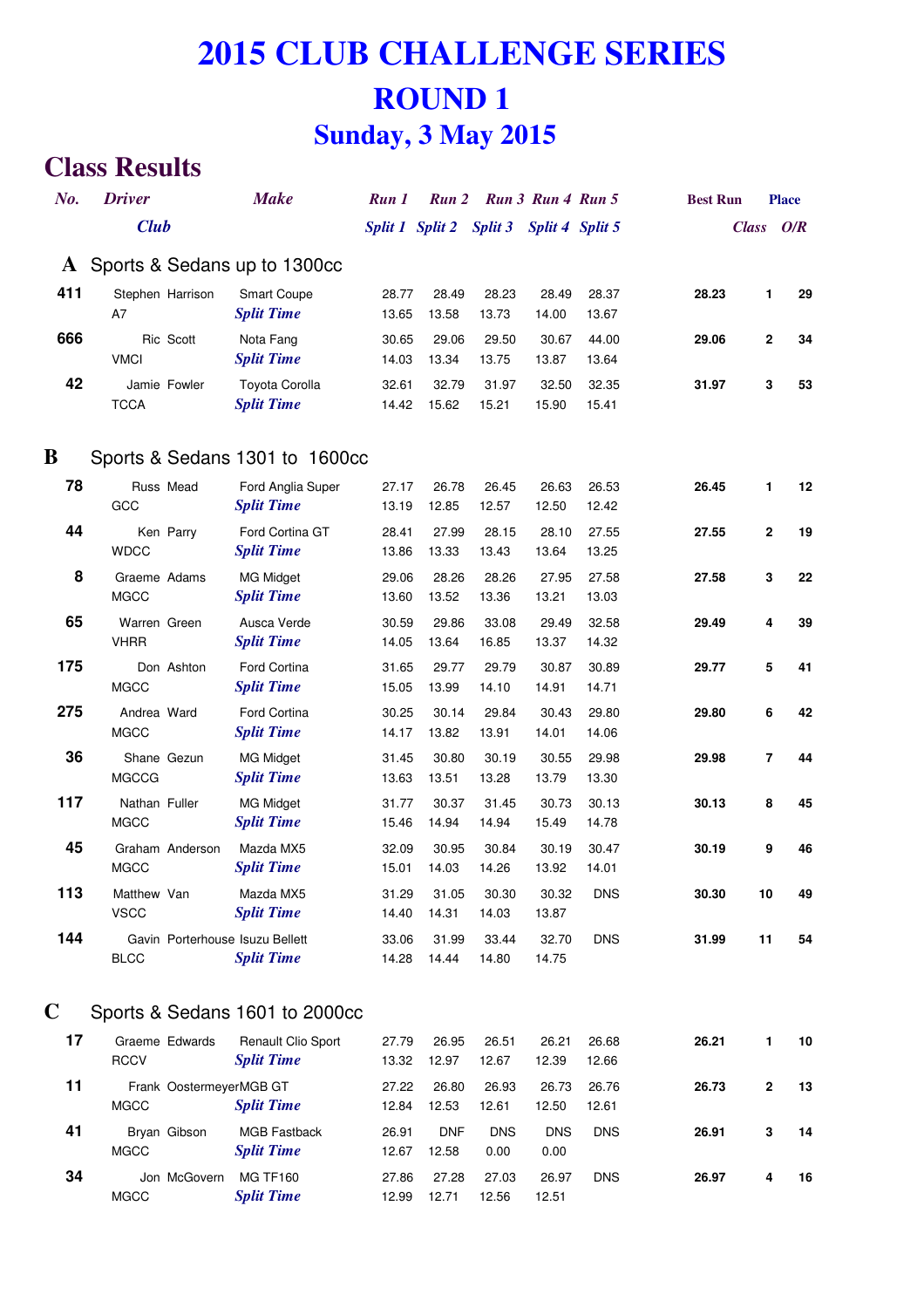#### **Class Results**

| No.         | <b>Driver</b>                    |                   | <b>Make</b>                                        | Run 1           |                | Run 2 Run 3 Run 4 Run 5 |                |                | <b>Best Run</b> |           | <b>Place</b> |
|-------------|----------------------------------|-------------------|----------------------------------------------------|-----------------|----------------|-------------------------|----------------|----------------|-----------------|-----------|--------------|
|             | <b>Club</b>                      |                   |                                                    | Split 1 Split 2 |                | Split 3 Split 4 Split 5 |                |                |                 | Class O/R |              |
| $\mathbf C$ |                                  |                   | Sports & Sedans 1601 to 2000cc (continued)         |                 |                |                         |                |                |                 |           |              |
| 711         | Rodney Cooper<br><b>MGCC</b>     |                   | MGB GT<br><b>Split Time</b>                        | 27.81<br>13.05  | 27.82<br>12.85 | 27.50<br>12.68          | 27.02<br>12.49 | 27.48<br>12.55 | 27.02           | 5         | 18           |
| 20          | <b>MGCC</b>                      | Mike Ellsmore     | <b>MGA</b><br><b>Split Time</b>                    | 28.87<br>13.71  | 27.64<br>12.97 | 27.57<br>12.92          | 27.78<br>13.00 | 27.88<br>12.82 | 27.57           | 6         | 20           |
| 9           | Charles Almond<br><b>MGCC</b>    |                   | <b>MGB Roadster</b><br><b>Split Time</b>           | 28.87<br>13.79  | 28.14<br>13.31 | 27.69<br>12.94          | <b>DNS</b>     | <b>DNS</b>     | 27.69           | 7         | 23           |
| 4           | <b>MGCC</b>                      | Don Woods         | <b>MGB Roadster</b><br><b>Split Time</b>           | 28.78<br>13.93  | 28.15<br>13.42 | 27.94<br>13.31          | 28.03<br>13.34 | 27.75<br>13.20 | 27.75           | 8         | 24           |
| 145         | <b>FCCV</b>                      |                   | Dale McLaughlin Holden Gemini<br><b>Split Time</b> | 28.80<br>13.72  | 29.37<br>14.25 | 28.75<br>13.97          | 27.76<br>13.40 | 28.27<br>13.75 | 27.76           | 9         | 25           |
| 188         | <b>RCCV</b>                      | Russell Armstrong | Renault Clio Sport<br><b>Split Time</b>            | 29.79<br>13.61  | 30.13<br>13.18 | 27.96<br>12.98          | 31.83<br>13.08 | 28.45<br>13.21 | 27.96           | 10        | 26           |
| 167         | <b>MGCC</b>                      | Ron Ghiggino      | <b>MGF</b><br><b>Split Time</b>                    | 29.19<br>13.35  | 28.04<br>13.00 | 28.77<br>13.28          | 28.73<br>13.70 | <b>DNS</b>     | 28.04           | 11        | 27           |
| 22          | Graeme Ruby<br><b>MGCCG</b>      |                   | <b>MGB Roadster</b><br><b>Split Time</b>           | 30.97<br>14.28  | 29.34<br>13.79 | 28.75<br>13.53          | 28.66<br>13.41 | 28.75<br>13.34 | 28.66           | 12        | 31           |
| 10          | <b>MGCC</b>                      | Paul Slawinski    | <b>MGB Roadster</b><br><b>Split Time</b>           | 29.97<br>14.19  | 29.10<br>13.78 | 29.94<br>14.23          | 29.36<br>13.93 | 28.71<br>13.52 | 28.71           | 13        | 32           |
| 141         | Andrew Coon<br><b>MGCC</b>       |                   | <b>SEAT Ibiza</b><br><b>Split Time</b>             | 30.06<br>13.89  | 29.45<br>13.37 | 29.01<br>13.36          | 31.06<br>13.93 | 30.10<br>13.66 | 29.01           | 14        | 33           |
| 28          | <b>MGCCG</b>                     | Mitch McAllister  | <b>MGB Roadster</b><br><b>Split Time</b>           | 29.87<br>14.31  | 29.46<br>14.21 | 29.63<br>14.33          | 29.25<br>14.05 | 31.01<br>14.00 | 29.25           | 15        | 35           |
| 35          | Andrew Regens<br><b>MGCC</b>     |                   | <b>MG TF160</b><br><b>Split Time</b>               | 29.89<br>13.78  | 29.83<br>13.46 | 29.39<br>13.46          | 30.34<br>14.00 | 30.64<br>14.04 | 29.39           | 16        | 37           |
| 33          | <b>MGCC</b>                      | David Hutchings   | <b>MGA</b><br>Split Time                           | 31.85<br>15.25  | 30.22<br>14.15 | 29.86<br>14.00          | <b>DNS</b>     | <b>DNS</b>     | 29.86           | 17        | 43           |
| 32          | <b>MGCC</b>                      | Ron Bilston       | <b>MGB Roadster</b><br><b>Split Time</b>           | 30.43<br>14.25  | 30.52<br>14.36 | 30.19<br>14.08          | 30.50<br>14.41 | <b>DNS</b>     | 30.19           | 18        | 46           |
| 7           | <b>MGCC</b>                      | lan Mayze         | <b>MGB Roadster</b><br><b>Split Time</b>           | 31.34<br>14.74  | 32.21<br>15.64 | 30.26<br>14.15          | 30.56<br>14.40 | <b>DNS</b>     | 30.26           | 19        | 48           |
| 5           | <b>MGCC</b>                      | Peter Andrian     | MGB GT<br>Split Time                               | 32.60<br>15.03  | 31.86<br>14.41 | 31.83<br>14.69          | 31.24<br>14.49 | <b>DNS</b>     | 31.24           | 20        | 51           |
| 67          | <b>MGCC</b>                      | Philip Knight     | <b>MGB Roadster</b><br><b>Split Time</b>           | 31.52<br>14.91  | 31.39<br>15.05 | 32.98<br>15.73          | 32.21<br>15.41 | 32.62<br>15.27 | 31.39           | 21        | 52           |
| 58          | Brendan Sullivan<br><b>MGCCG</b> |                   | <b>MGA</b><br><b>Split Time</b>                    | 36.17<br>16.32  | 34.02<br>15.72 | 32.93<br>14.92          | 33.81<br>15.09 | <b>DNS</b>     | 32.93           | 22        | 57           |
| 68          | Campbell McGown<br><b>MGCC</b>   |                   | Alfa Romeo<br><b>Split Time</b>                    | 40.84<br>17.65  | 37.83<br>16.80 | 34.94<br>15.87          | 35.20<br>16.35 | 32.96<br>15.51 | 32.96           | 23        | 58           |
| 16          | <b>MGCC</b>                      | David Ritchie     | <b>MGA</b><br><b>Split Time</b>                    | 34.04<br>16.02  | 33.52<br>15.63 | 35.43<br>15.93          | 33.63<br>15.47 | 34.48<br>16.00 | 33.52           | 24        | 60           |
| 56          | Natalie Siem<br>MGCC             |                   | Citreon C4<br><b>Split Time</b>                    | 37.63<br>16.73  | 36.68<br>16.41 | 34.78<br>15.64          | 38.69<br>15.58 | <b>DNF</b>     | 34.78           | 25        | 61           |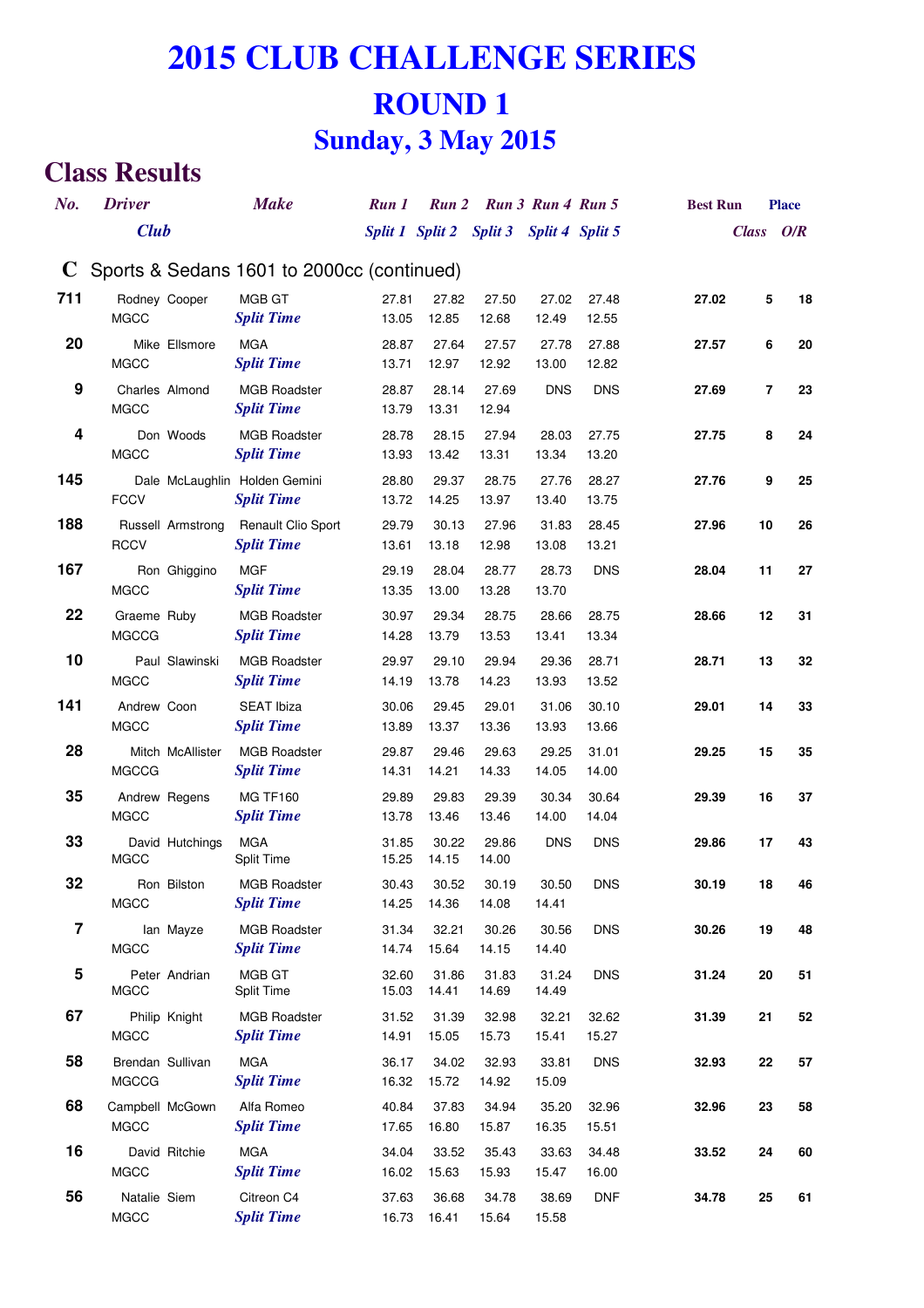#### **Class Results**

| No.              | <b>Driver</b>                    |                 | <b>Make</b>                                | Run 1          | Run 2          |                                         | Run 3 Run 4 Run 5 |                | <b>Best Run</b> |                          | <b>Place</b> |
|------------------|----------------------------------|-----------------|--------------------------------------------|----------------|----------------|-----------------------------------------|-------------------|----------------|-----------------|--------------------------|--------------|
|                  | <b>Club</b>                      |                 |                                            |                |                | Split 1 Split 2 Split 3 Split 4 Split 5 |                   |                |                 | <b>Class</b>             | O/R          |
| C                |                                  |                 | Sports & Sedans 1601 to 2000cc (continued) |                |                |                                         |                   |                |                 |                          |              |
| 82               | Des Davis<br><b>TSOA</b>         |                 | Truimph TR7<br><b>Split Time</b>           | 36.02<br>16.75 | 41.07<br>16.07 | 40.50<br>16.64                          | <b>DNS</b>        | <b>DNS</b>     | 36.02           | 26                       | 63           |
| 14               | <b>MGCC</b>                      | Jan Rattray     | <b>MGB Roadster</b><br><b>Split Time</b>   | 38.60<br>16.38 | 36.78<br>16.41 | 36.16<br>15.70                          | 37.08<br>16.44    | <b>DNS</b>     | 36.16           | 27                       | 64           |
| 91               | <b>Bruce Heal</b><br><b>MGCC</b> |                 | MGB GT<br><b>Split Time</b>                | 40.13<br>17.36 | 38.77<br>17.50 | 39.54<br>17.60                          | 38.30<br>16.86    | <b>DNS</b>     | 38.30           | 28                       | 66           |
| $\mathbf D$      |                                  |                 | Sports & Sedans 2001 to 3000cc             |                |                |                                         |                   |                |                 |                          |              |
| 40               | Wolfgang Siem<br><b>MGCC</b>     |                 | Citroen Xantia<br><b>Split Time</b>        | 32.45<br>14.83 | 30.88<br>14.17 | 30.39<br>14.10                          | 30.95<br>14.57    | <b>DNS</b>     | 30.39           | 1                        | 50           |
| E                |                                  |                 | Sports & Sedans 3001cc and over            |                |                |                                         |                   |                |                 |                          |              |
| 171              | James Callahan<br><b>IWRX</b>    |                 | Mitsubushi EVO<br><b>Split Time</b>        | 23.78<br>11.40 | 23.15<br>11.05 | 23.08<br>10.99                          | 22.80<br>10.93    | <b>DNS</b>     | 22.80           | 1                        | 2            |
| 86               | GCC                              | Col Hunter      | Subaru<br><b>Split Time</b>                | 23.86<br>11.03 | 23.28<br>10.86 | 23.06<br>10.71                          | 23.69<br>10.74    | 22.84<br>10.59 | 22.84           | $\boldsymbol{2}$         | 3            |
| 27               | Kim Cole<br><b>MGCC</b>          |                 | Mazda MX5<br><b>Split Time</b>             | 25.83<br>12.46 | 25.99<br>12.41 | 25.22<br>12.10                          | 25.21<br>12.20    | 25.89<br>12.72 | 25.21           | 3                        | 4            |
| 69               | <b>MGCC</b>                      | Chris Randall   | MGB GT V8<br><b>Split Time</b>             | 26.84<br>12.64 | 26.28<br>12.29 | 26.29<br>12.43                          | 25.73<br>12.04    | 26.05<br>12.38 | 25.73           | 4                        | 6            |
| 63               | <b>FCCV</b>                      | Ken Gorman      | <b>BMW 135</b><br><b>Split Time</b>        | 28.87<br>14.14 | 27.40<br>13.15 | 26.41<br>12.72                          | 26.06<br>12.71    | <b>DNS</b>     | 26.06           | 5                        | 8            |
| 88               | <b>RCCV</b>                      | Glenn Armstrong | <b>Renault Megane</b><br><b>Split Time</b> | 27.42<br>13.26 | 27.06<br>13.32 | 26.41<br>12.75                          | 26.75<br>12.99    | 26.90<br>12.91 | 26.41           | 6                        | 11           |
| 510              | John Elliott<br><b>RCCV</b>      |                 | <b>Alpine Renault</b><br><b>Split Time</b> | 27.13<br>13.06 | 27.21<br>12.89 | 26.94<br>12.70                          | 27.17<br>13.12    | 27.19<br>12.83 | 26.94           | $\overline{\phantom{a}}$ | 15           |
| 47               | <b>MGCC</b>                      | lan Powell      | Toyota Wagon<br><b>Split Time</b>          | 29.14<br>13.68 | 27.24<br>13.17 | 26.97<br>12.93                          | 28.25<br>14.13    | 27.06<br>13.48 | 26.97           | 8                        | 16           |
| 23               | Stephen Michell<br><b>MGCC</b>   |                 | MGB GT V8<br><b>Split Time</b>             | 31.51<br>14.37 | 31.16<br>14.49 | 30.64<br>14.30                          | 29.33<br>13.67    | <b>DNS</b>     | 29.33           | 9                        | 36           |
| 71               | <b>MGCC</b>                      | Peter Jackson   | MGB GT V8<br><b>Split Time</b>             | 29.46<br>14.09 | 29.68<br>14.06 | 29.45<br>14.22                          | 29.46<br>14.19    | <b>DNS</b>     | 29.45           | 10                       | 38           |
| 261              | Daryl Coon<br><b>MGCC</b>        |                 | <b>MGB Roadster</b><br><b>Split Time</b>   | 29.67<br>13.38 | 30.03<br>13.19 | 58.59<br>13.19                          | <b>DNS</b>        | <b>DNS</b>     | 29.67           | 11                       | 40           |
| 26               | Ross Holt<br><b>MGCC</b>         |                 | <b>MGB Roadster</b><br><b>Split Time</b>   | 33.30<br>15.08 | 35.82<br>17.42 | 32.88<br>15.02                          | <b>DNS</b>        | <b>DNS</b>     | 32.88           | 12                       | 56           |
| $\boldsymbol{6}$ | Tim Holt<br><b>MGCC</b>          |                 | <b>MGB Roadster</b><br><b>Split Time</b>   | 39.13<br>18.03 | 43.44<br>21.94 | 36.01<br>16.39                          | <b>DNS</b>        | <b>DNS</b>     | 36.01           | 13                       | 62           |